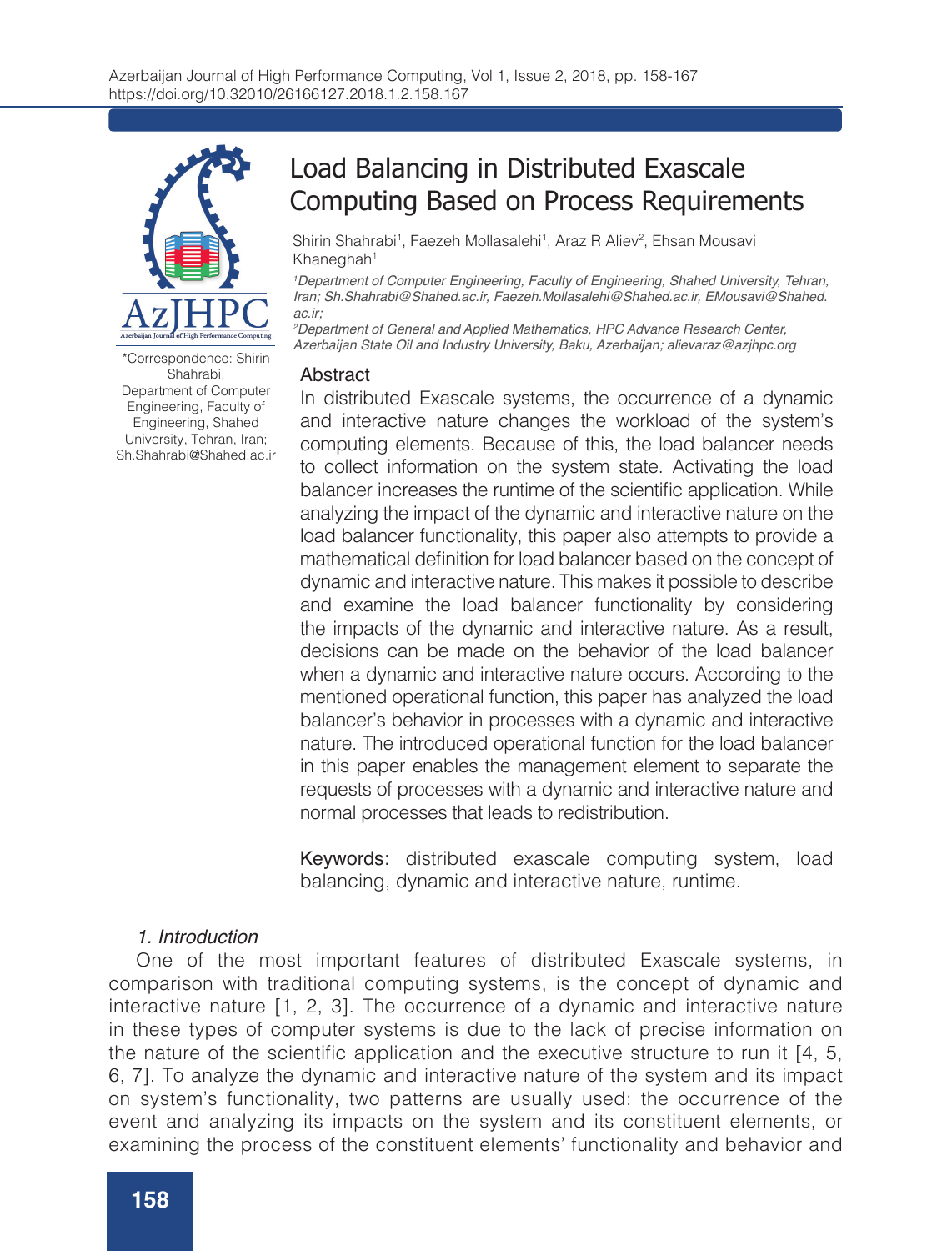investigating that whether they are in line with the dynamic and interactive event or not. The most important impact and manifestation of the dynamic and interactive nature in distributed Exascale systems is on the system manager's functionality [2, 8, 9, 10]. In addition to being able to analyze and manage the dynamic and interactive nature, the system manager must also be able to make decisions on the effects of the dynamic and interactive nature on its own processes [2, 8].

Among the constituent elements of the system manager, the load balancer is one of the most important elements that is influenced by the occurrence of the dynamic and interactive nature [11]. One of the most important influences of the dynamic and interactive event is a change in the workload of systems that form the computing system [2, 12]. Due to the dynamic and interactive events, the system load can be changed in a way that the appropriate pattern (or patterns) for controlling the workload state may not be considered when designing the system [5, 6]. Based on the computing system's functionality as well as the scientific applications that are to be run by the computing system, the mechanisms or patterns used by the load balancer are normally determined and specified when it is designed [13, 14]. In distributed Exascale systems, due to the dynamic and interactive nature of computing processes and their answer structure, extracting the information on the application nature and the computing system functionality is not feasible [6]. Because of the lack of accurate information on the application nature and the system's functionality, in addition to normal runtime for redistribution activities, the load balancer requires some more time to perform activities related to establishing an appropriate answer structure to deal with the dynamic and interactive nature. This increase in the runtime of the load balancer activities will increase the runtime of the scientific application in the distributed Exascale system, which will violate the main objective of high performance computing systems (increased efficiency) [15].

To deal with this incident, the load balancer in distributed Exascale computing systems can use two strategies. In the first strategy, the load balancer does not influence the process of the dynamic and interactive event and allows it to occur. In this case, the load balancer manages the system workload by taking into account the system state after the occurrence of the event. In this method, the load balancer does not deal with the details of dynamic and interactive events; on the contrary, it requires to run more activities for redistribution [16]. In mechanisms designed according to this method, after the occurrence of the event, the load balancer creates an answer structure proportional to the system's workload after the event, and then, redistributes the load. The most important challenge of this approach is when the system workload follows a pattern that does not fit the mechanism (or mechanisms) used by the load balancer to redistribute it. This can be due to the fact that the occurrence of a dynamic and interactive nature has altered the system workload state and caused it not to be in accordance with the load balancing mechanism.

The second strategy is the functional and behavioral analysis of computing processes in distributed Exascale systems. In this method, the load balancer makes decisions on the computing processes, where the dynamic and interactive event is likely to happen, through examining the functional and behavioral trend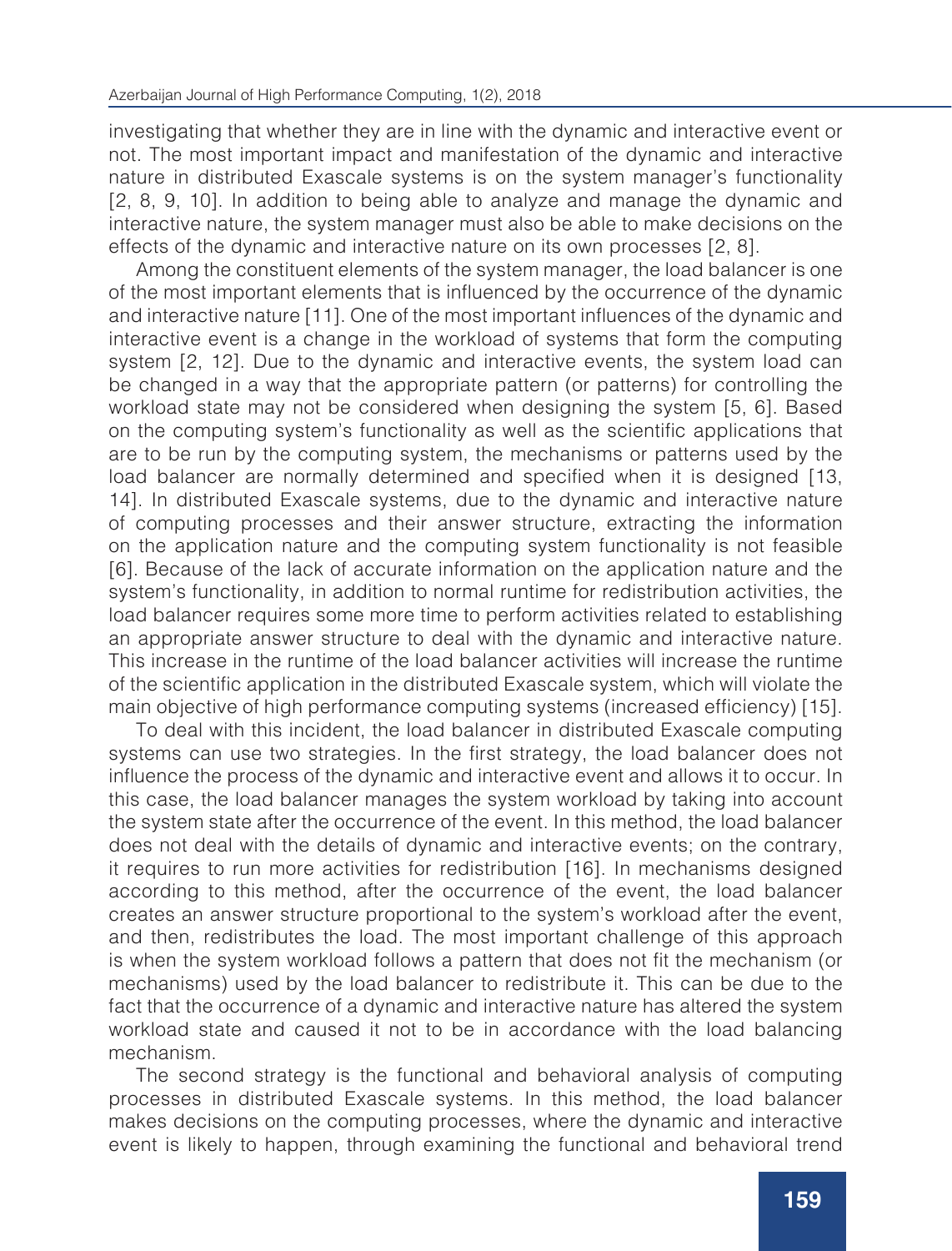of the computing processes as well as considering the triggers of dynamic and interactive behaviors.

Based on the analysis of the impact of the dynamic and interactive nature on the load balancer functionality, this paper introduces the function of load balancer functionality by taking into account the dynamic and interactive nature. It can be used as a benchmark for analyzing process requests. According to this function, it is possible to distinguish between the requests of processes with dynamic and interactive nature and normal requests that lead to redistribution. As a result, the load balancer can manage the process requests according to their nature. Thanks to this approach, the load balancer is able to analyze the process behavior and make decisions on the mechanisms used to redistribute the load based on the process behaviors.

#### 2. *Related works*

Scientific applications have to be able to describe the activities of natural phenomena. They also need to be able to predict what will happen [5, 17]. Such computing applications require HPC systems, whose management element is able to support their requirements [5, 18]. The management element in distributed Exascale systems is able to execute scientific applications with higher complexities and face unpredictable requests [2, 8, 9, 19].

The purpose of using traditional computing systems was to examine a natural event for specific values in the shortest possible time. However, if we look at the nature of scientific and engineering applications that need Exascale systems, we will realize that the purpose of running these applications is to discover the rules governing a natural event [5]. One of the available solutions for HPC systems to support dynamic and interactive applications is to increase system scalability during runtime [20]. Paper [5] addresses the issue that how multiscale computing systems can optimally be used in current Petascale systems as well as HPC Exascale systems through increasing their capabilities.

DEEP project has developed a supercomputer architecture with a suitable software package and a series of massive optimization simulation applications. DEEP aims at providing scalability via using millions of processing cores to implement new scientific applications with Exascale-level computing performance [7, 21].

Exascale systems face different challenges such as Power, Extreme Concurrency, Limited Memory, Data Locality, and Resilience. In addition, as in HPC systems, where the resource management unit, especially the load balancing unit, plays a major role in the efficiency of these systems, it is also true for Exascale distributed systems and a proper load balancing mechanism is needed for effective implementation of the applications [22, 23].

In general, three main factors of load imbalance, sharing resources, and synchronization reduce the efficiency of parallel computations [24]. In [24], a framework is proposed for Exascale Multicore systems which takes a step towards solving these problems by presenting an optimal real-time method. Inspired by the theory of complex social networks, [24] suggests a new method for modeling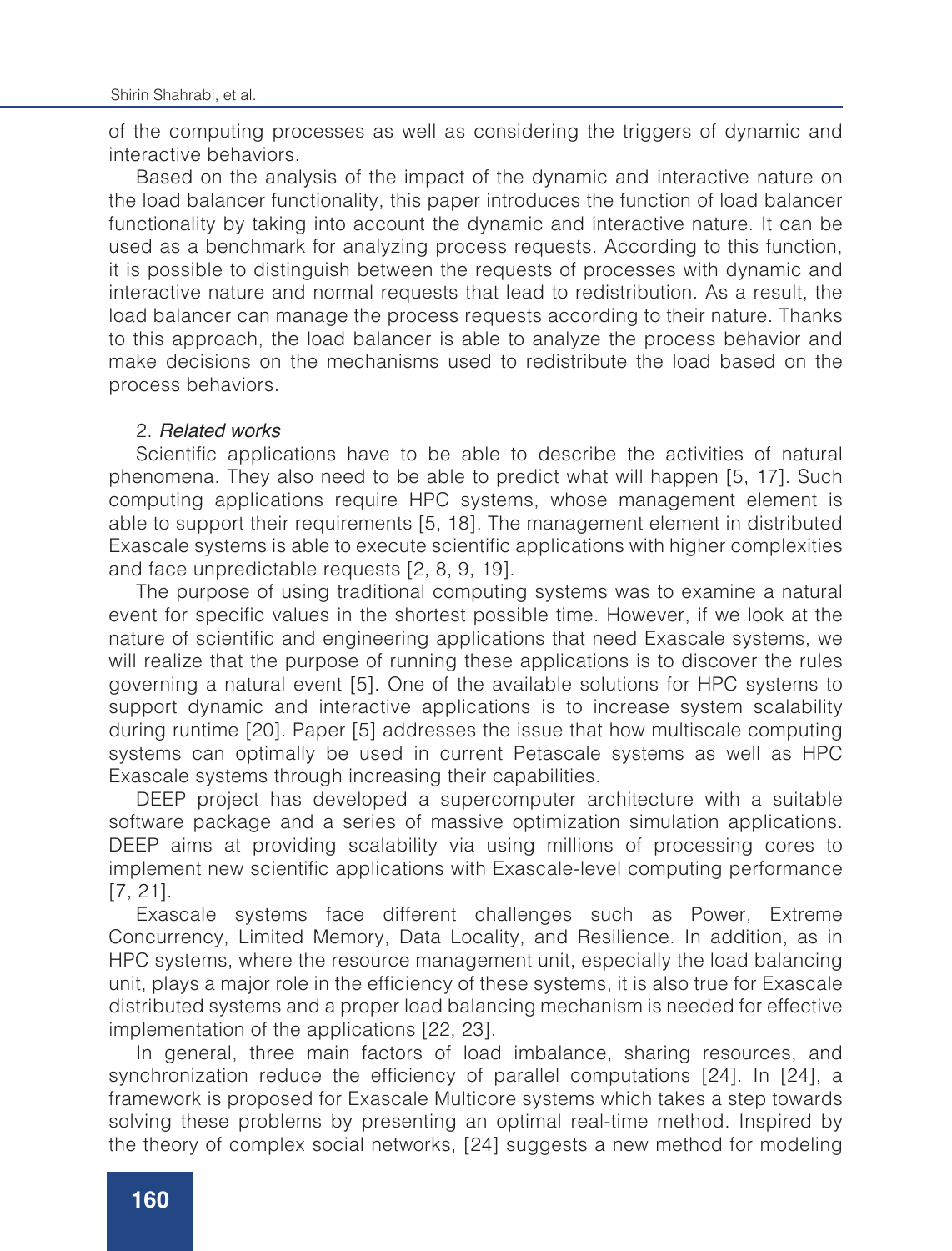the dynamic execution of an application is by constructing a dynamic application dependency graph.

In recent years, a large number of dynamic load balancing algorithms have been proposed [25, 26, 27]. These load balances use the migration of a work and its related data over the lifetime of the work [28]. Dynamic load balancing algorithms are divided into two categories: suitable to be uses in distributed Exascale systems or unsuitable. The majority of the proposed algorithms belong to the first category.

Considering the heterogeneity of the computing resources as well as the lag of communication link between the resources, a dynamic load balancing algorithm has been presented in [29]. This algorithm considers the workload migration as an important factor in calculating the load balancing cost. In [2], a dynamic distributed load balancing mechanism for Exascale computing systems is proposed. The proposed method covers the dynamic behavior of new issues. To estimate the overload of computing resources, this mechanism utilizes many parameters such as load migration and communication lag.

In [8], a resilient dashboard in the environment of load balancing algorithms is proposed to manage the load balancing process in real time. In this method, system's flexibility has been improved in order to adapt it to dynamic variables.

#### *3. What Does Dynamic and Interactive Mean in Load Balancing?*

The load balancer operates based on two spaces of resource attributes and process requirements [30, 31]. In its most general case, it must be able to implement equation 1 to perform its activities.



As seen in equation 1, the load balancer must be able to allocate the resources in the computing system to computing processes in such a way that: a) all computing resources in the system are at their maximum operating levels; b) the processes' time requirements are not violated and there is not a process that cannot be answered at the acceptable time due to being in the request queue [30, 31].

In distributed Exascale systems, both resource and process spaces can be changed over time [5, 10]. If the load balancer in a distributed Exascale system is operating based on the second strategy, based on a set of schemas, it should be able to make decisions on whether the occurrence of one of the three states of process creation, communication, and interaction will lead to a dynamic and interactive nature [10]. In load balancer's view, this means defining a set of indicators for analyzing the procedures of process activities and identifying processes that lead to dynamic and interactive occurrences, as well as analyzing the impacts of dynamic and interactive events on the system's workload state.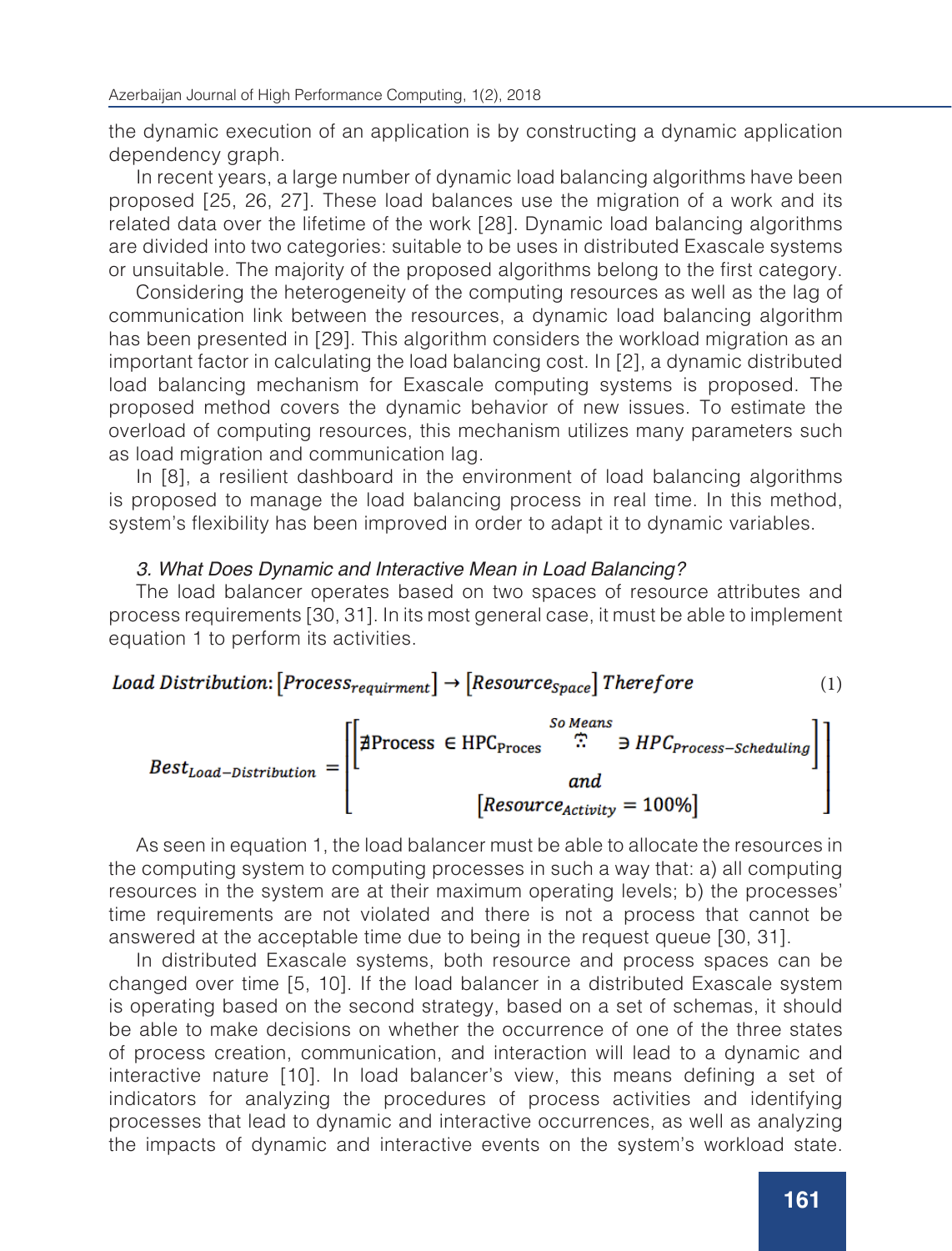Since the system under study is a distributed Exascale system, the load balancer is implemented independently in each computing element, and it attempts to manage the processes in the local computing element [20].

If the St represents local and global processes at moment t in the local computing element, then the load balancer functionality can be described and formulated in the form of equation 2.

$$
Load Balancing::<, PG, RH, IK, C, O, R> (2)
$$

Equation 2 tends to functionally describe the load balancer through studying the process behaviors and functionalities in distributed Exascale systems. This description would define a finite field on three spaces of  $<\!S_{_t},$ Process $_{_{\rm{state}}},$ Resource $_{_{\rm{state}}}>$ by considering 5 characteristics for the process behavior and functionality and an R activity as well.

In equation 2, Process state represents the state of the global computing processes relative to the local computing element. This space indicates that what each global computing process requests from the local computing element. These requests can be in the form of a linked list. Given the possibility of defining the global activity, Process<sub>state</sub> space can be defined in terms of the concept of past performance and previous behaviors. If the distributed Exascale computing system is designed in a way that the Process<sub>state</sub> is created for each computing process from the moment the process is formed, this set will be initialized during the global activity which is being run on the system's computing elements and the process is part of it [21]. To initialize it, each process request of each computing element is stored in the form of a linked data structure. This data structure contains a section for storing the local system's state when answering the process, and another section for storing the process request from the local computing element.

In equation 2, Resource state, represents the state of resources in the local system which are answering the requests of global computing processes. This space implies that every resource of the local computing element is capable of answering which requests. In order to be used to analyze the behavior and functionality of the resource and the process, Resource state space stores the request information as well as the pattern of answering the request in an array data structure. When a request is sent to the resource, the process owning the request stores the request information, including the request type, the process owning the request, the time and pattern of the creating the request, as well as the pattern used by the resource to answer the request [21]. The resource pattern for answering the request is a procedure that it takes to answer the request. Resource interactions with the process having the request, the time pattern allocated to the request, the constraints governing answering the request and the impact of answering the request, and most importantly, its influence on the resource state about the resource pattern for answering the request, are saved in the data structure of resource state by the process owing the resource.

In equation 2,  $P_{\rm g}$ ,  $R_{\rm H}$  are the generating spaces of the processes and resources' behavior available in the local computing element. For each process and resource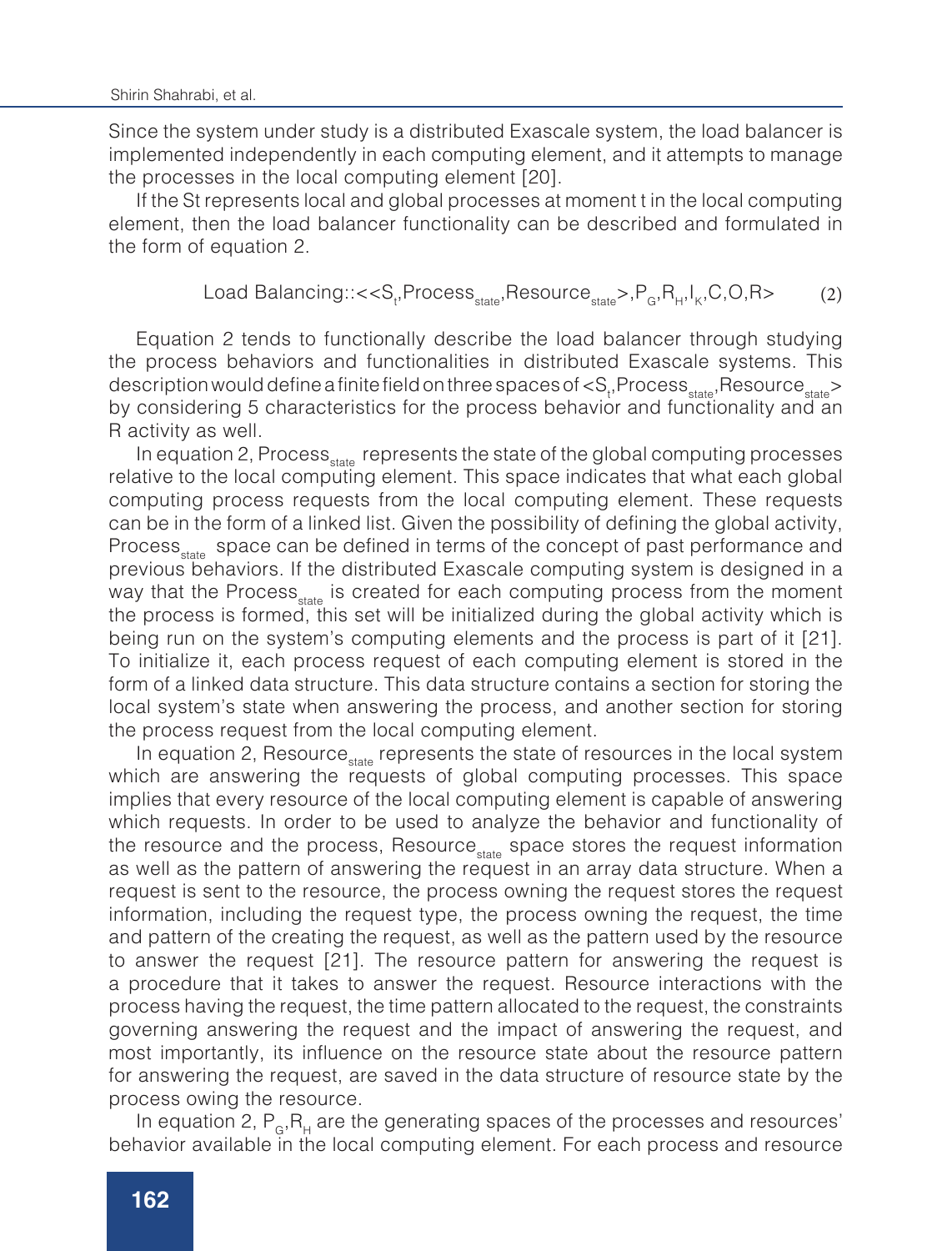in the local computing element, a set of indices can be defined so that the process or resource state can be described based on them. Any changes in these indices will result in defining a new functionality or behavior for the process or resource. As e result, a reference set can be considered for all the possible functionalities and behaviors of the resource (or the process).  $R<sub>H</sub>$  is a generating function which generates all the functionalities and behaviors of the resource reference set.  $P<sub>6</sub>$  is a generating function which generates all the functionalities and behaviors of the process reference set.

In equation 2,  $I_k$  represents the generating space of the processes' dynamic and interactive nature. A set of states, which is a sub-set of the process functionalities and behaviors, can be considered for each process, and in case these states take place, dynamic and interactive nature will occur in the process. As stated in papers [10, 22], three states can be regarded for the dynamic and interactive nature.

In equation 2, C represents the influences that  $I_k$  states have on the states of  $P_{\alpha}$ , R<sub>H</sub>. For each element on I<sub>K</sub> space, a mapping function can be defined which represents the impact of  $I_{\kappa}$  space element on each element of  $\mathsf{P}_{_{\mathbf{G}}},\mathsf{R}_{_{\mathbf{H}}}$  spaces. The defined mapping function may influence some of the elements of  $P_{G}R_{H}$  spaces, or may not have any influences on them. Space C includes a set of the mentioned mappings.

In equation 2, space O is made up of two parts. The first part is for defining process descriptor indices, and the second one is for defining resource descriptor indices.

In this equation, R is the space for answering the process requests. Based on the mechanisms for process migration, resource discovery, changing the implementation priorities, and changing the resource functionality, the load balancer answers the process request depending on whether it is normal or dynamic and interactive. R describes the reaction activity in equation 3, which has been explained in section 1.2. Based on the schema extracted from the process behavior, this space answers the process request.

Transferring the processes that have caused the dynamic and interactive nature and disturbed the acceptable state of the load balancer, or changing the resource functionality, are two tools of answering the states which disturb the load balancer state [22]. These two strategies, and that which is used for what state, are determined by R.

# *4. Behavioral ExaLB*

In distributed Exascale computing systems, both elements of process and resource can change the computing element state [1, 10, 32]. Changing the computing elements' state and their generating functions, or changing the resources' state and their generating functions will change the descriptor function of the computing element state. The change in the descriptor function will also change the function of the load balancer functionality.

To analyze the computing element's behavior and functionality, the analysis of the behavior and functionality of each of the two elements of the resource and process can be used. In this paper, the focus of the analysis is on the process. In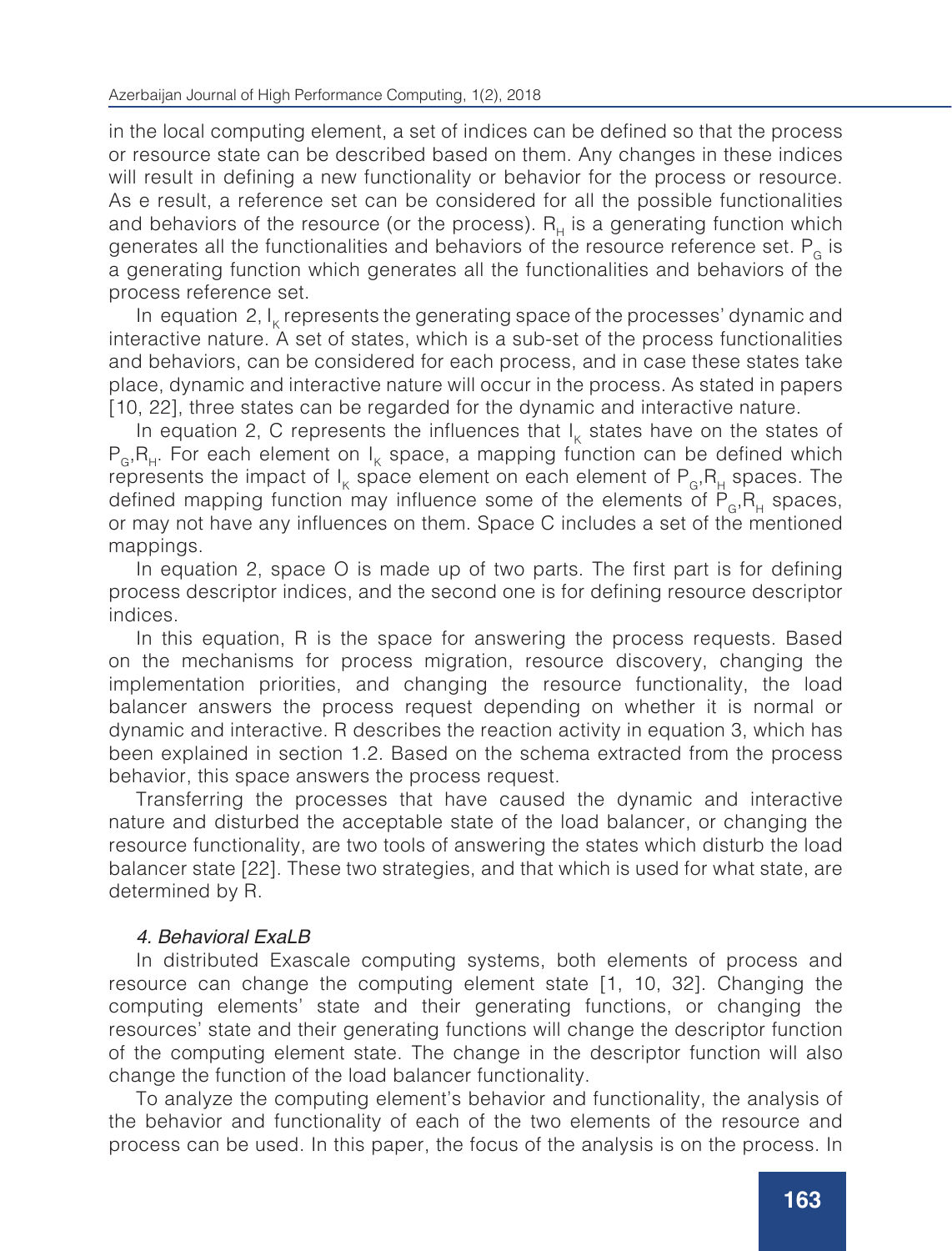distributed Exascale computing systems, the process has two types of behavior and functionality in the load balancer view.

The first type is normal behaviors, which are the changes in requirements and descriptor spaces of the process. Due to these behaviors, the load balancer answers the process requirements through the mechanisms of process migration, resource discovery, or changing the implementation priority [33, 34]. These requirements are taken into account when designing the answer structure. The mechanisms and patterns that are used by the load balancer, match these requirements, and when they occur, the load balancer has the mechanisms and patterns to manage them [34, 35].

The second type of process behaviors are dynamic and interactive [1, 2, 3]. They are not taken into account when designing the answer structure [5]. Their nature is such that decisions cannot be made on the pattern needed to deal with them until they occur. In equation 2, the generating space of dynamic and interactive behaviors, in load balancer's view, is  $I_{k}$ . As noted in [10], dynamic and interactive behaviors can raise from the process formation, communication, and interaction. The load balancer creates a graph which corresponds to the process request nature. The vertices of this graph are one of the five states of normal, formation, communication, not requiring the load balancer, or interaction. Each edge of this graph represents an event which has altered the process request nature in load balancer's view. iG graph can be shown in the form of  $i<sub>g</sub>=(S,E)$ , where S is the state based on which the process has activated or deactivated the load balancer, and E is an event which changes the process state and activates or deactivates the load balancer.

For every change in the state of the request nature graph relative to the load balancing element, the load balancer stores the information of the edge and the vertex in Y data structure. The information that involves transferring the process state into one of three states of formation, communication, and interaction is considered and the dynamic and interactive behavior trigger. For  $i<sub>G</sub>$  graph, the load balancer can define IG matrix. IG matrix is defined on the space from Cartesian product of two generating spaces of R<sub>H</sub> and P<sub>G</sub>. The linear mapping operators defined on space C can be defined on IG matrix. According to the definition of space C, each mapping in space C maps each  $I_k$  element into each of two generating spaces of  $R_{H}$  and  $P_{G}$  based on equation 3.

#### $\forall c \in C :: i_k \in I_k \mid \forall r_h \in R_H :: r_h \rightarrow r_h$  or  $r_h \rightarrow r'_h$  and  $\forall p_a \in P_G p_a \rightarrow p_a$  or  $p_a \rightarrow p'_a$ (3)

As seen in equation 3, each mapping in space C creates a linear transformation. Based on this linear transformation, each element of  $I_{K}$  space influences each element of  $R_H$  and  $P_G$  spaces and causes it to either become a new element or remain the same as before. In load balancer's view, this linear mapping makes sense when the dynamic and interactive behavior influences every process behavior or resource behavior, or the process or resource behavior in influenced by the dynamic and interactive behavior. If the dynamic and interactive behavior changes the process or resource behavior, the load balancer will seek to investigate whether the dynamic and interactive behavior is a stimulus or is itself the result of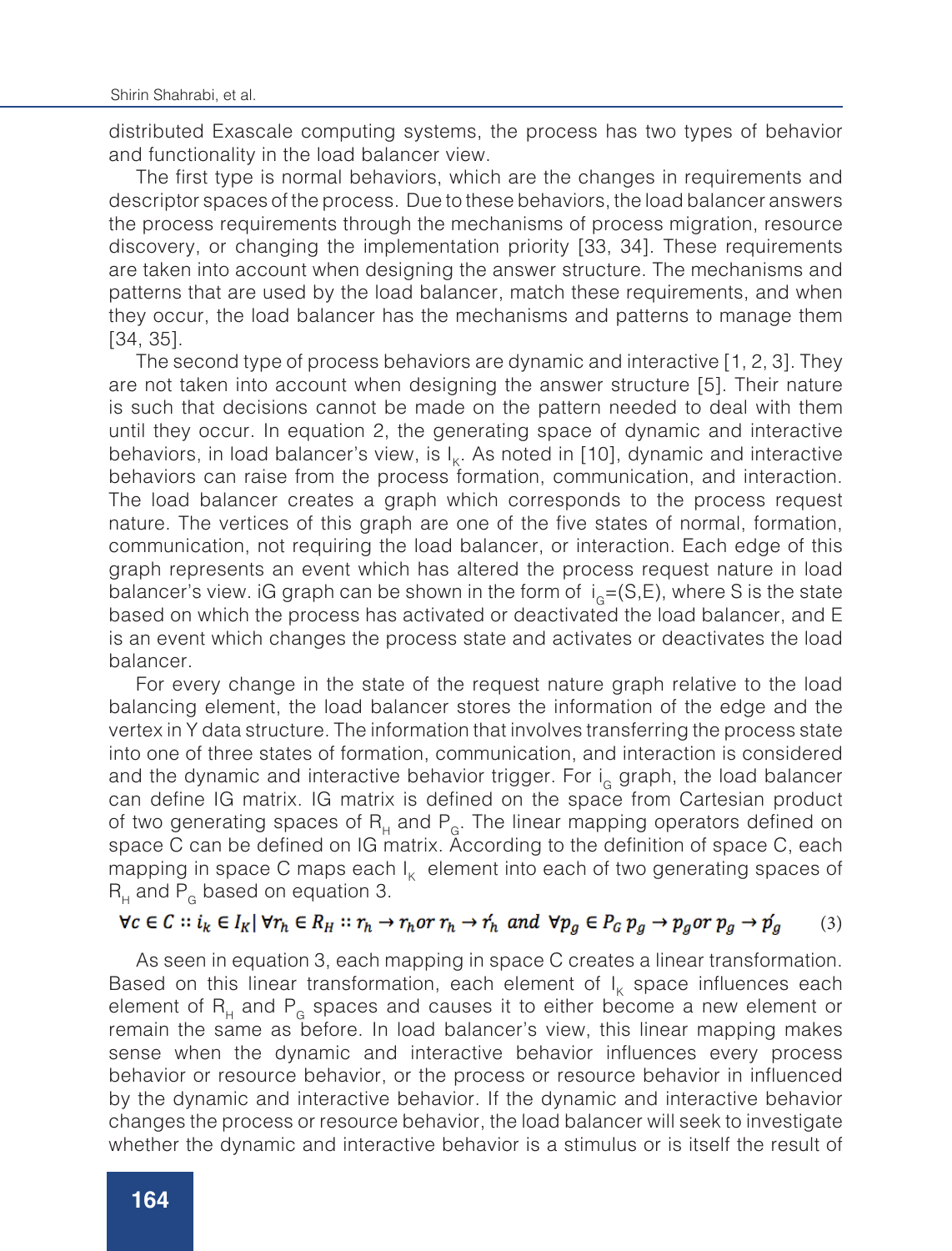another behavior. To this end, if f is the defined stimulus on a linear transformation on space C, and  $f(c) = 0$ , then the transformation will be a dynamic and interactive behavior stimulus. *f(c) =0* means that the dynamic and interactive behavior stimulus aliquots behavior c.

# *5. Conclusion*

In this paper, the dynamic and interactive nature and its impact on the load balancer functionality were discussed. Due to the occurrence of a dynamic and interactive nature in distributed Exascale systems, in addition to redistributing the load due to the occurrence of normal requests, the load balancer needs to be able to manage load balancing that results form dynamic and interactive requests as well. The nature of dynamic and interactive requests is different from the nature of normal requests. As a result, the mechanisms used to manage redistributions from dynamic and interactive requests will also vary. The nature of the dynamic and interactive requests is such that they transform the system and the load balancing state into an undefined state for the load balancer.

Consequently, the influences of the dynamic and interactive nature on the load balancer functionality need to be taken into account. Given the dynamic and interactive nature, the concept of global activity as well as the elements affecting the space defining the load balancer, this paper proposed the load balancer's operational function. This function describes the load balancer's functionality in both traditional computing systems and distributed Exascale systems. Redefining the function load balancer's functionality enables the load balancer to analyze the generating space of dynamic and interactive behaviors due to considering I<sub>k</sub> space. This analysis enables the load balancer to, based on the presented model in this paper, make decisions on whether the process behavior will result in a dynamic and interactive nature or not. This will allow the load balancer to manage redistribution in distributed Exascale systems in accordance with the process behavior.

# *Reference*

[1] Mousavi Khaneghah, E., Noorabad Ghahroodi, R., & Reyhani ShowkatAbad, A. (2018). A mathematical multi-dimensional mechanism to improve process migration efficiency in peer-to-peer computing environments. *Cogent Engineering, 5*(1), 1458434.

[2] Mirtaheri, S. L., & Grandinetti, L. (2017). Dynamic load balancing in distributed exascale computing systems. *Cluster Computing, 20*(4), 3677-3689.

[3] Barak, A., Drezner, Z., Levy, E., Lieber, M., & Shiloh, A. (2015). Resilient gossip algorithms for collecting online management information in exascale clusters. *Concurrency and Computation: Practice and Experience, 27*(17), 4797-4818.

[4] Reyle, C., Richard, J., Cambrésy, L., Deleuil, M., Pécontal, E., & Tresse, L. (2016). Perspectives in numerical astrophysics. *In the Annual meeting of the French Society of Astronomy and Astrophysics, SF2A-2016.*

[5] Alowayyed, S., Groen, D., Coveney, P. V., & Hoekstra, A. G. (2017). Multiscale computing in the exascale era. *Journal of Computational Science, 22,* 15-25.

[6] Innocenti, M. E., Johnson, A., Markidis, S., Amaya, J., Deca, J., Olshevsky, V., & Lapenta, G. (2017). Progress towards physics-based space weather forecasting with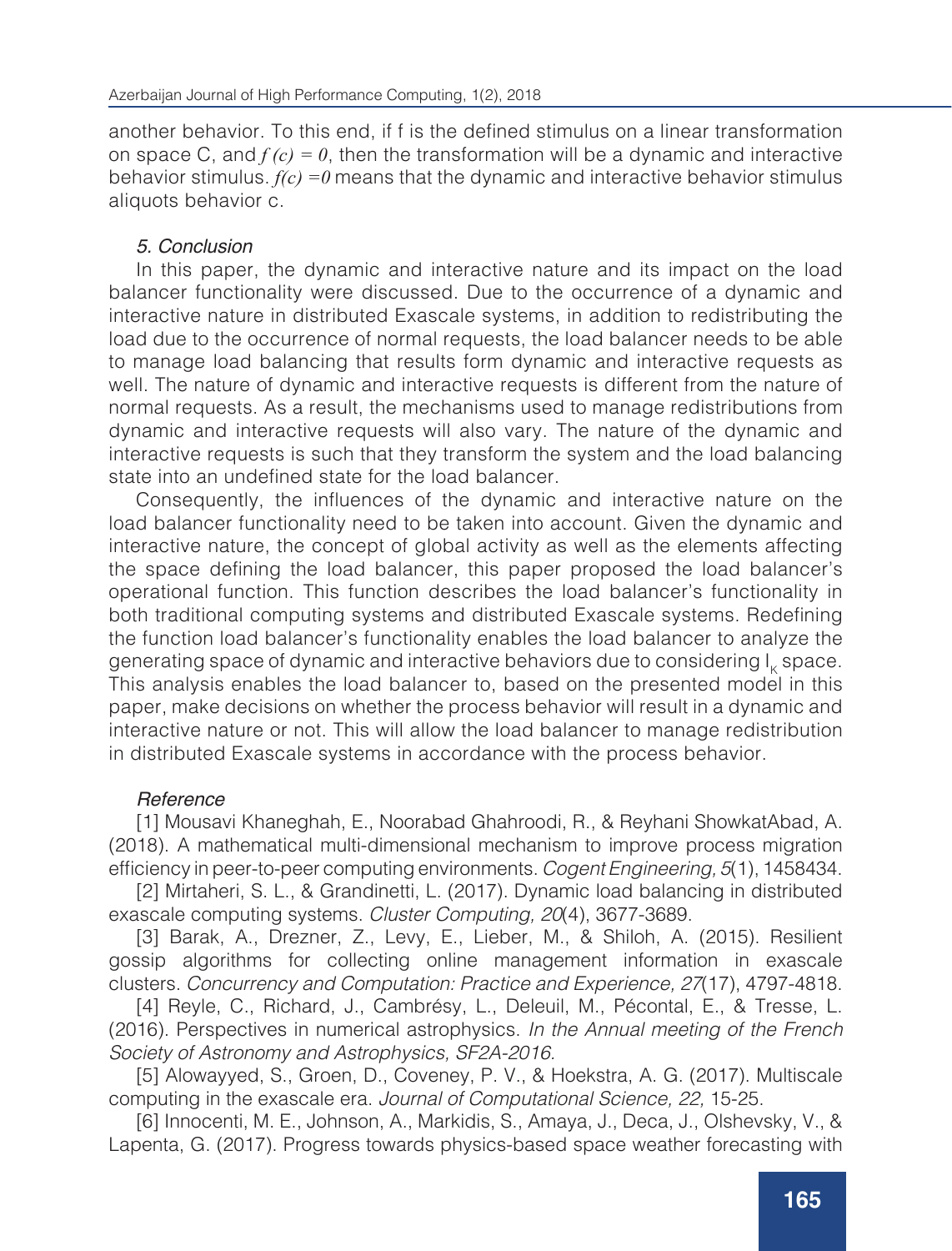exascale computing. *Advances in Engineering Software, 111,* 3-17.

[7] SEVENTH FRAMEWORK PROGRAMME Research Infrastructures. (n.d.). Retrieved from https://www.deep-projects.eu/images/materials/DEEP\_ER\_D1.1.pdf

[8] Mirtaheri, S. L., Fatemi, S. A., & Grandinetti, L. (2017). Adaptive Load Balancing Dashboard in Dynamic Distributed Systems. *Supercomputing Frontiers and Innovations, 4*(4), 34-49.

[9] Wang, K., Qiao, K., Sadooghi, I., Zhou, X., Li, T., Lang, M., & Raicu, I. (2016). Load‐balanced and locality‐aware scheduling for data‐intensive workloads at extreme scales. *Concurrency and Computation: Practice and Experience, 28*(1), 70-94.

[10] Khaneghah, E. M., ShowkatAbad, A. R., & Ghahroodi, R. N. (2018, February). Challenges of Process Migration to Support Distributed Exascale Computing Environment. In *Proceedings of the 2018 7th International Conference on Software and Computer Applications* (pp. 20-24). ACM.

[11] Amelina, N., Fradkov, A., Jiang, Y., & Vergados, D. J. (2015). Approximate consensus in stochastic networks with application to load balancing. *IEEE Transactions on Information Theory, 61*(4), 1739-1752.

[12] Klimentov, A., Buncic, P., De, K., Jha, S., Maeno, T., Mount, R., ... & Porter, R. J. (2015). Next generation workload management system for big data on heterogeneous distributed computing. In *Journal of Physics: Conference Series* (Vol. 608, No. 1, p. 012040). IOP Publishing.

[13] Hussain, H., Malik, S. U. R., Hameed, A., Khan, S. U., Bickler, G., Min-Allah, N., ... & Kolodziej, J. (2013). A survey on resource allocation in high performance distributed computing systems. *Parallel Computing, 39*(11), 709-736.

[14] Yang, C. T., Liu, J. C., Hsu, C. H., & Chou, W. L. (2014). On improvement of cloud virtual machine availability with virtualization fault tolerance mechanism. *The Journal of Supercomputing, 69*(3), 1103-1122.

[15] Kołodziej, J., Khan, S. U., Wang, L., Kisiel-Dorohinicki, M., Madani, S. A., Niewiadomska-Szynkiewicz, E., ... & Xu, C. Z. (2014). Security, energy, and performance-aware resource allocation mechanisms for computational grids. *Future Generation Computer Systems, 31,* 77-92.

[16] Skinner, B. F. (1953). *Science and human behavior* (No. 92904). Simon and Schuster.

[17] Fiore, S., Bakhouya, M., & Smari, W. W. (2018). On the road to exascale: Advances in High Performance Computing and Simulations—An overview and editorial. *Future Generation Computer Systems, 82,* 450-458. doi:10.1016/j.future.2018.01.034

[18] Straatsma, T. P., Antypas, K. B., & Williams, T. J. (2017). Exascale Scientific *Applications: Scalability and Performance Portability.* Chapman and Hall/CRC.

[19] Ghomi, E. J., Rahmani, A. M., & Qader, N. N. (2017). Load-balancing algorithms in cloud computing: a survey. *Journal of Network and Computer Applications, 88,* 50- 71.

[20] Abraham, E., Bekas, C., Brandic, I., Genaim, S., Johnsen, E. B., Kondov, I., ... & Streit, A. (2015, September). Preparing HPC applications for exascale: Challenges and recommendations. In *Network-Based Information Systems (NBiS), 2015 18th International Conference on* (pp. 401-406). IEEE.

[21] Eicker, N., Lippert, T., Moschny, T., & Suarez, E. (2013, October). The deep